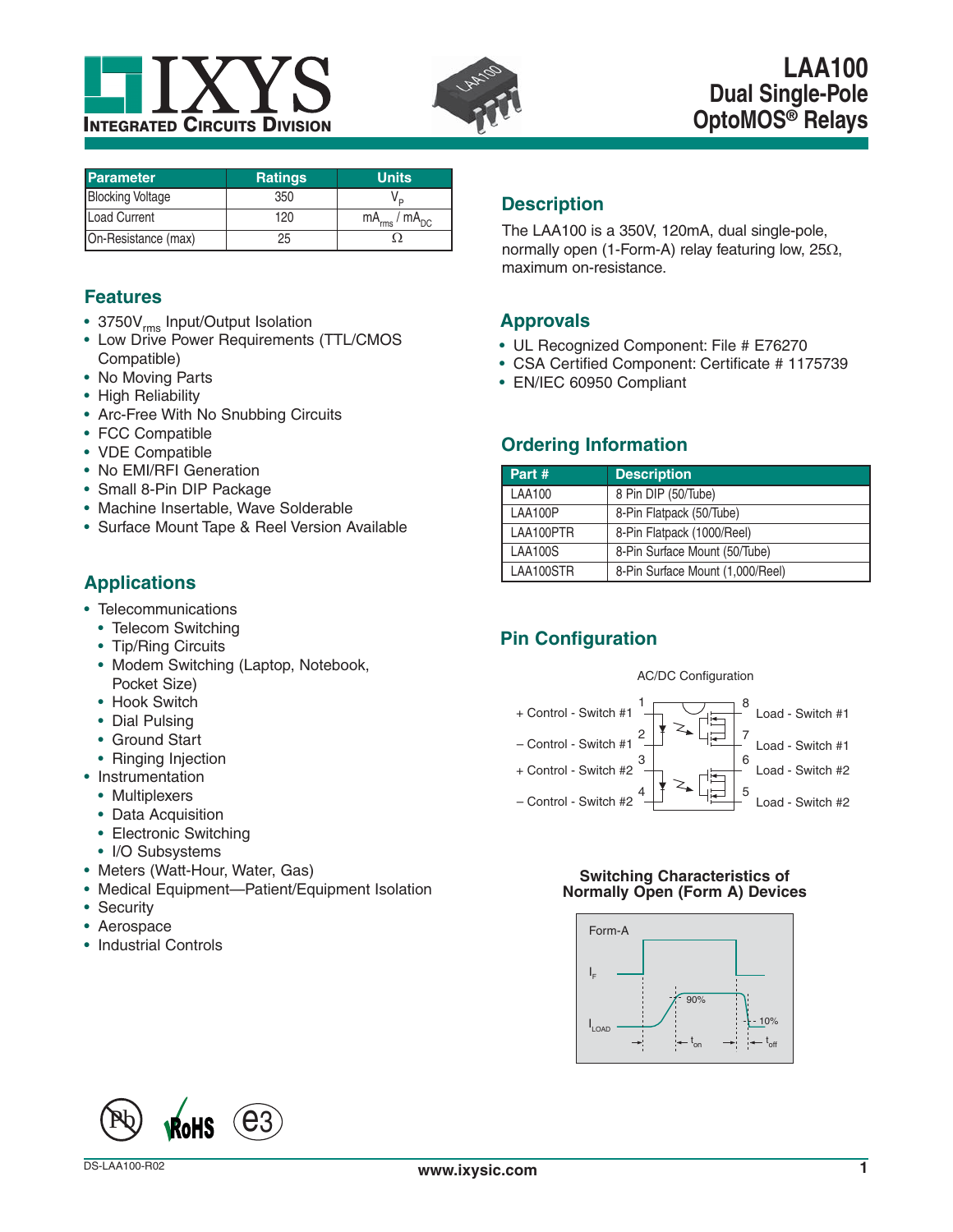

# **Absolute Maximum Ratings @25ºC**

| Parameter                            | <b>Ratings</b>  | <b>Units</b>   |
|--------------------------------------|-----------------|----------------|
| <b>Blocking Voltage</b>              | 350             | V <sub>P</sub> |
| Reverse Input Voltage                | 5               | V              |
| Input Control Current                | 50              | mA             |
| Peak (10ms)                          |                 | А              |
| Input Power Dissipation <sup>1</sup> | 150             | mW             |
| Total Power Dissipation <sup>2</sup> | 800             | mW             |
| Isolation Voltage, Input to Output   | 3750            | V<br>rms       |
| <b>Operational Temperature</b>       | $-40$ to $+85$  | °C             |
| Storage Temperature                  | $-40$ to $+125$ | °C             |

*Absolute Maximum Ratings are stress ratings. Stresses in excess of these ratings can cause permanent damage to the device. Functional operation of the device at conditions beyond those indicated in the operational sections of this data sheet is not implied.*

<sup>1</sup> Derate linearly 1.33 mW / °C

2 Derate linearly 6.67 mW / ºC

# **Electrical Characteristics @ 25ºC**

| <b>Parameter</b>                    | <b>Conditions</b>      | <b>Symbol</b>              | <b>Min</b> | <b>Typ</b> | <b>Max</b> | <b>Units</b>           |
|-------------------------------------|------------------------|----------------------------|------------|------------|------------|------------------------|
| <b>Output Characteristics</b>       |                        |                            |            |            |            |                        |
| Load Current                        |                        |                            |            |            |            |                        |
| Continuous <sup>1</sup>             |                        |                            |            | ٠          | 120        | $mA_{rms}$ / $mA_{DC}$ |
| Peak                                | 10 <sub>ms</sub>       | <sup>I</sup> LPK           | ٠          | ٠          | ±350       | mA <sub>p</sub>        |
| On-Resistance <sup>2</sup>          | $I1=120mA$             | $R_{ON}$                   | ٠          | ٠          | 25         | $\Omega$               |
| Off-State Leakage Current           | $V_i = 350V$           | LEAK                       | ٠          | ٠          |            | μA                     |
| <b>Switching Speeds</b>             |                        |                            |            |            |            |                        |
| Turn-On                             |                        | $\mathfrak{t}_{\text{on}}$ |            | ٠          | 5          | ms                     |
| Turn-Off                            | $I_F = 5mA, V_1 = 10V$ | $L_{\rm off}$              |            | ٠          | 5          | ms                     |
| Output Capacitance                  | $V_1 = 50V_2$ , f=1MHz | $C_{\overline{OUT}}$       | ٠          | 35         | ۰          | pF                     |
| <b>Input Characteristics</b>        |                        |                            |            |            |            |                        |
| Input Control Current to Activate   | $I_1 = 120mA$          | ΙF                         |            | ٠          | 5          | mA                     |
| Input Control Current to Deactivate |                        | lF.                        | 0.4        | 0.7        | ٠          | mA                     |
| Input Voltage Drop                  | $IF = 5mA$             | $\mathsf{V}_\mathsf{F}$    | 0.9        | 1.2        | 1.4        | $\vee$                 |
| Reverse Input Current               | $V_B = 5V$             | ŀR                         | ٠          | ٠          | 10         | μA                     |
| <b>Common Characteristics</b>       |                        |                            |            |            |            |                        |
| Capacitance Input to Output         | ٠                      | $C_{1/0}$                  | ٠          | 3          | ٠          | pF                     |

1 If both poles operate, the load current must be derated so that the package power dissipation value is not exceeded.

2 Measurement taken within 1 second of on-time.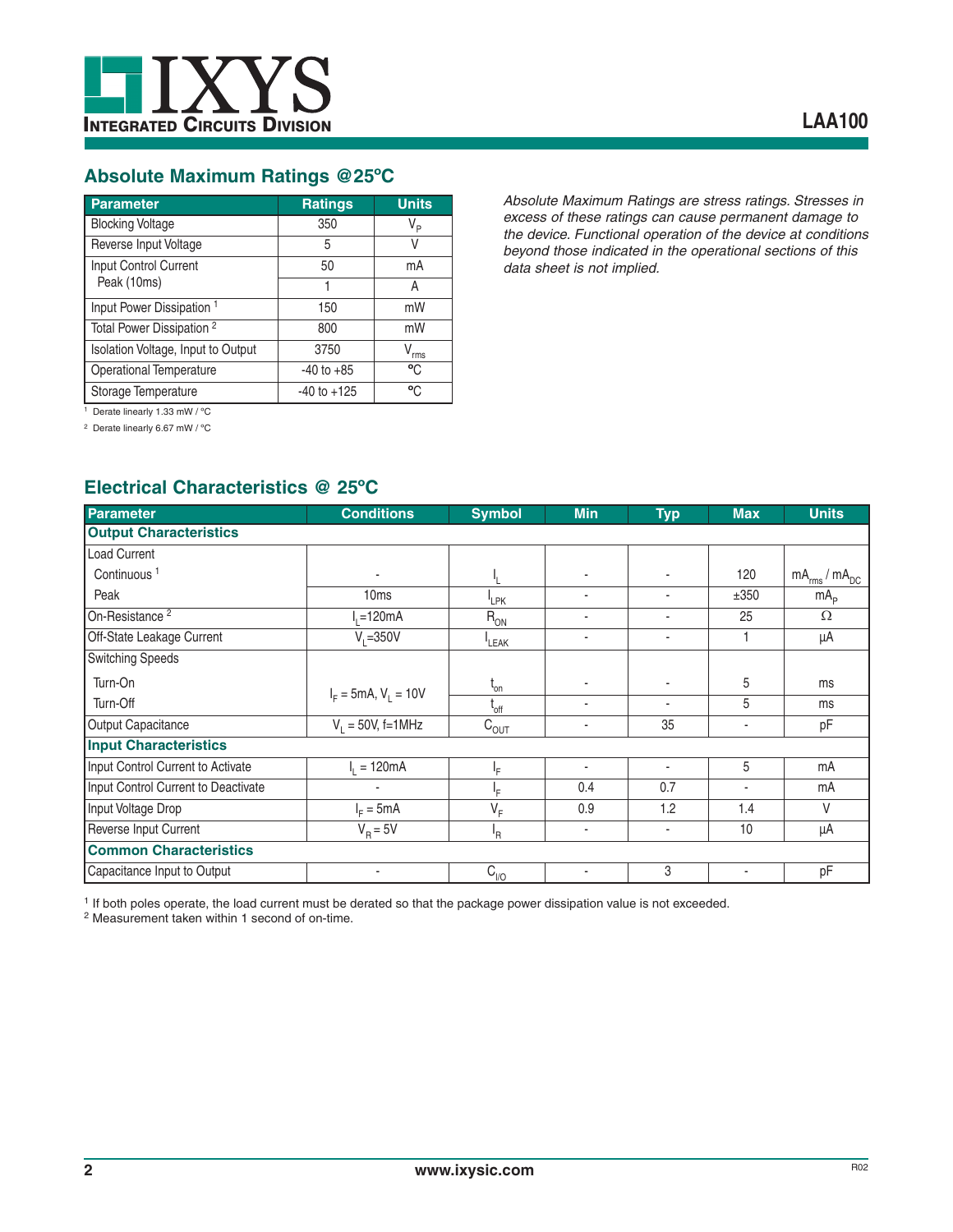



# **PERFORMANCE DATA\***

















\*The Performance data shown in the graphs above is typical of device performance. For guaranteed parameters not indicated in the written specifications, please contact our application department.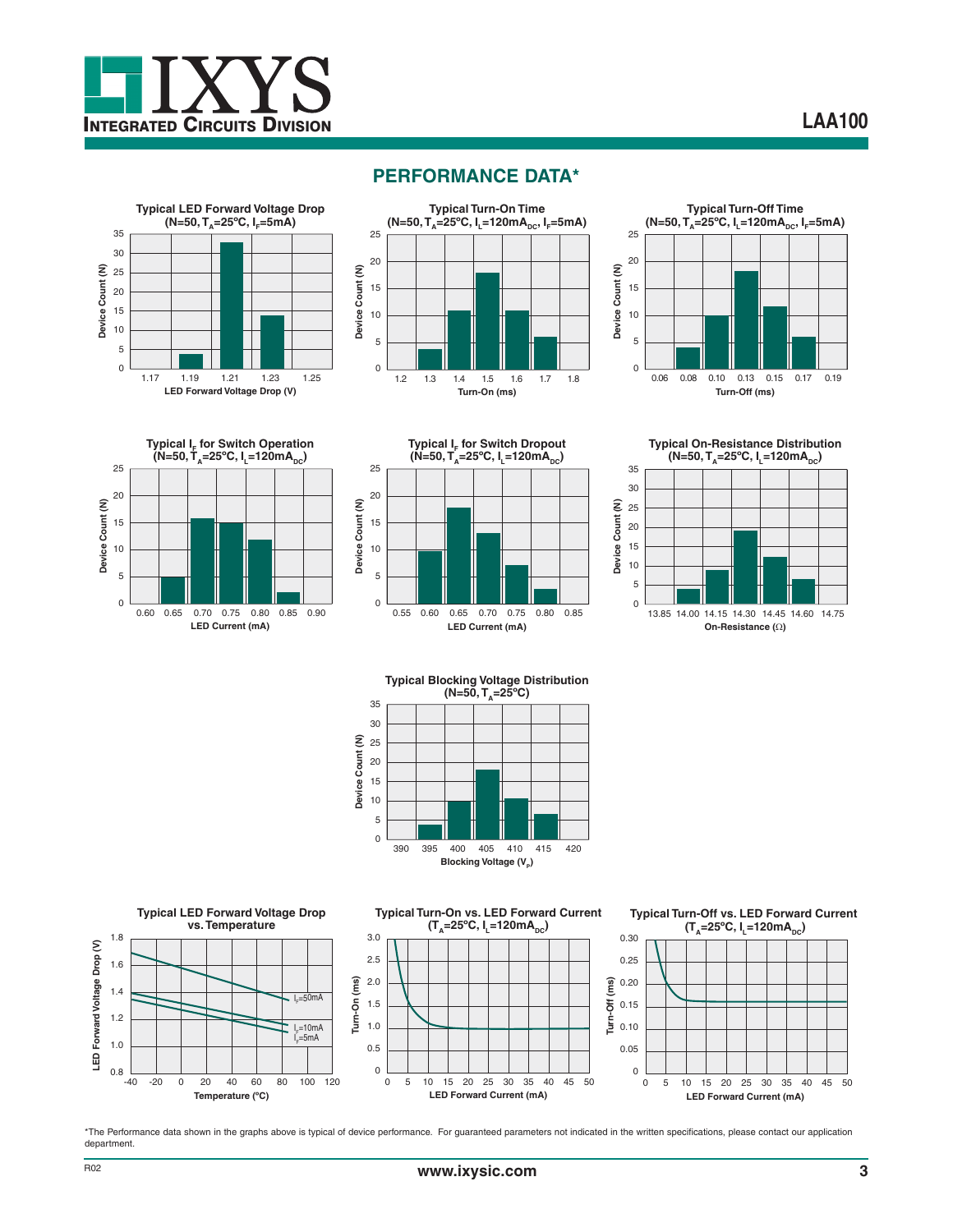



















**Typical Leakage vs. Temperature Measured across Pins 5&6, 7&8 (VL=350V) Energy Rating Curve** 0.016 1.0 0.9 0.014 0.8 0.012 Load Current (A) **Load Current (A)** 0.7 E) **Leakage (**P**A)** 0.010 0.6 0.5 0.008 0.4 0.006 0.3 0.004 0.2 0.002 0.1  $\Omega$ 0 -20 0 20 40 60 80 100  $-40$  $10\mu s$  100 $\mu s$  1ms 10ms 100ms 1s 10s 100s **Temperature (ºC) Time**

\*The Performance data shown in the graphs above is typical of device performance. For guaranteed parameters not indicated in the written specifications, please contact our application department.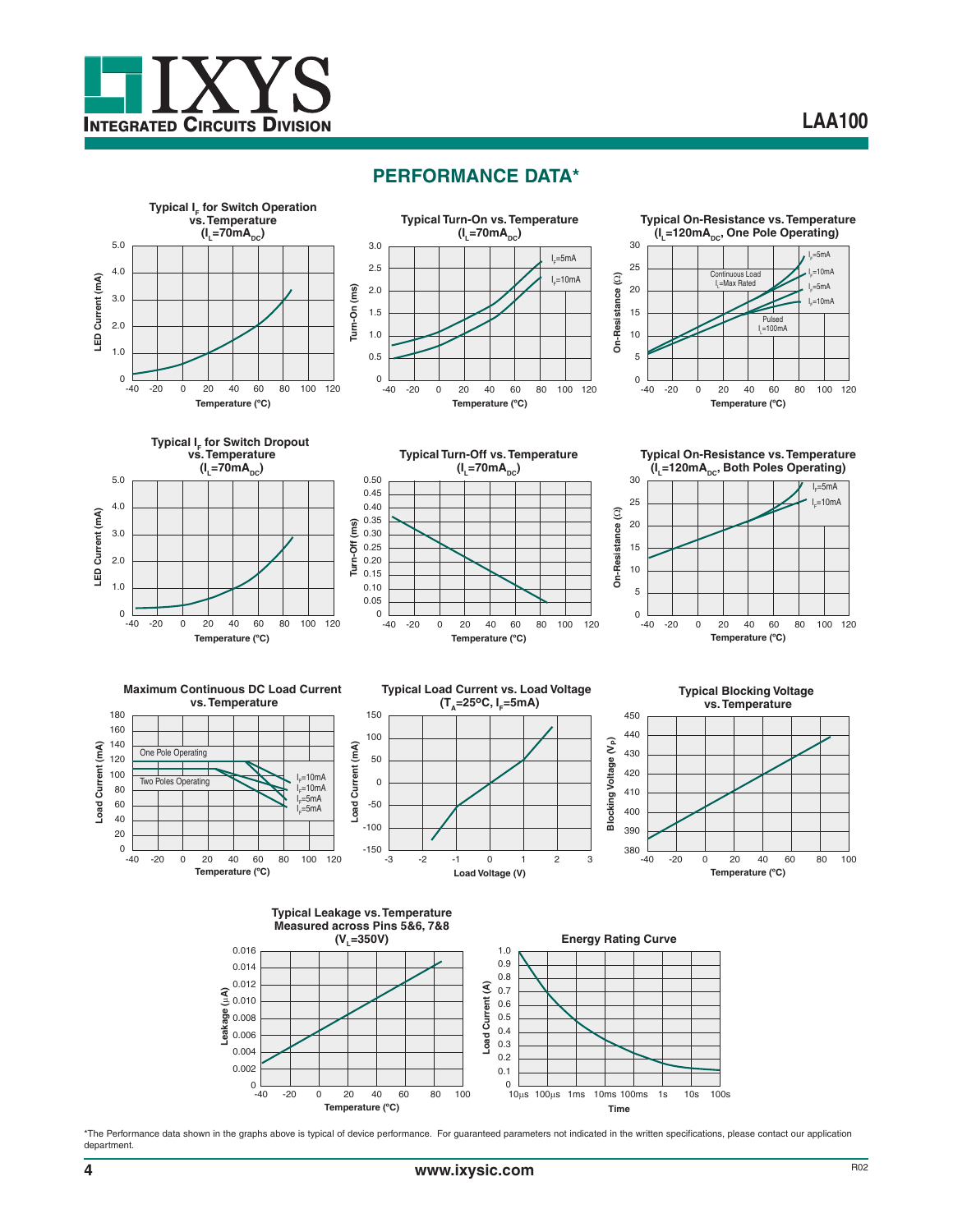

# **Manufacturing Information**

#### **Moisture Sensitivity**

All plastic encapsulated semiconductor packages are susceptible to moisture ingression. IXYS Integrated Circuits Division classified all of its plastic encapsulated devices for moisture sensitivity according to the latest version of the joint industry standard, **IPC/JEDEC J-STD-020**, in force at the time of product evaluation. We test all of our products to the maximum conditions set forth in the standard, and guarantee proper operation of our devices when handled according to the limitations and information in that standard as well as to any limitations set forth in the information or standards referenced below.

Failure to adhere to the warnings or limitations as established by the listed specifications could result in reduced product performance, reduction of operable life, and/or reduction of overall reliability.

This product carries a **Moisture Sensitivity Level (MSL) rating** as shown below, and should be handled according to the requirements of the latest version of the joint industry standard **IPC/JEDEC J-STD-033**.

| <b>Device</b>              | Moisture Sensitivity Level (MSL) Rating |
|----------------------------|-----------------------------------------|
| LAA100 / LAA100S / LAA100P | MSL <sub>1</sub>                        |

#### **ESD Sensitivity**



This product is **ESD Sensitive**, and should be handled according to the industry standard **JESD-625**.

#### **Reflow Profile**

This product has a maximum body temperature and time rating as shown below. All other guidelines of **J-STD-020** must be observed.

| <b>Device</b>    | <b>Maximum Temperature x Time</b> |
|------------------|-----------------------------------|
| LAA100 / LAA100S | 250°C for 30 seconds              |
| LAA100P          | 260°C for 30 seconds              |

#### **Board Wash**

IXYS Integrated Circuits Division recommends the use of no-clean flux formulations. However, board washing to remove flux residue is acceptable. Since IXYS Integrated Circuits Division employs the use of silicone coating as an optical waveguide in many of its optically isolated products, the use of a short drying bake could be necessary if a wash is used after solder reflow processes. Chlorine- or Fluorine-based solvents or fluxes should not be used. Cleaning methods that employ ultrasonic energy should not be used.

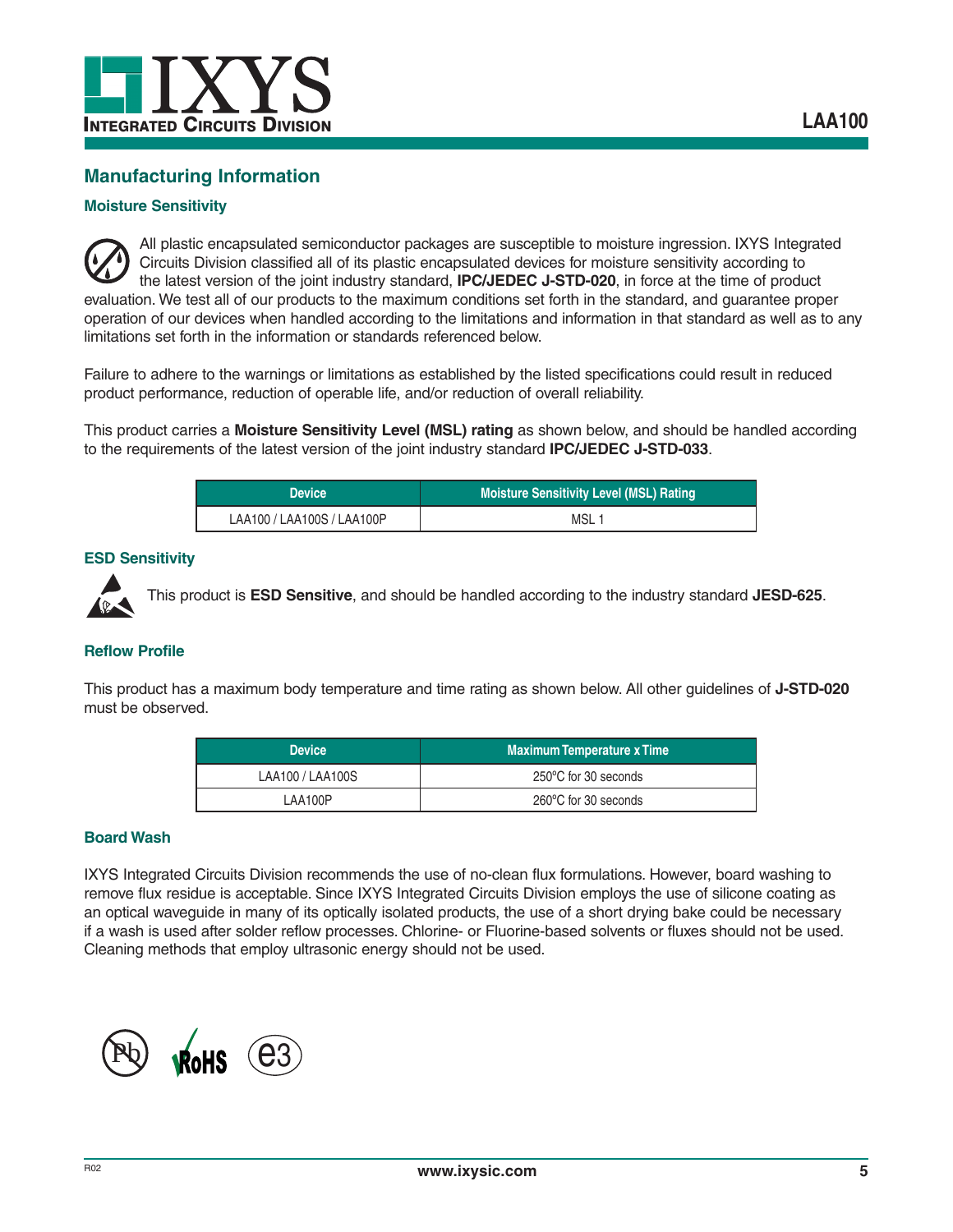

# **MECHANICAL DIMENSIONS**

#### **LAA100**



 $(0.032 \pm 0.004)$ 





**Dimensions** mm (inches)

### **LAA100S**



**PCB Land Pattern**





**LAA100P**



**PCB Land Pattern**



**Dimensions** mm (inches)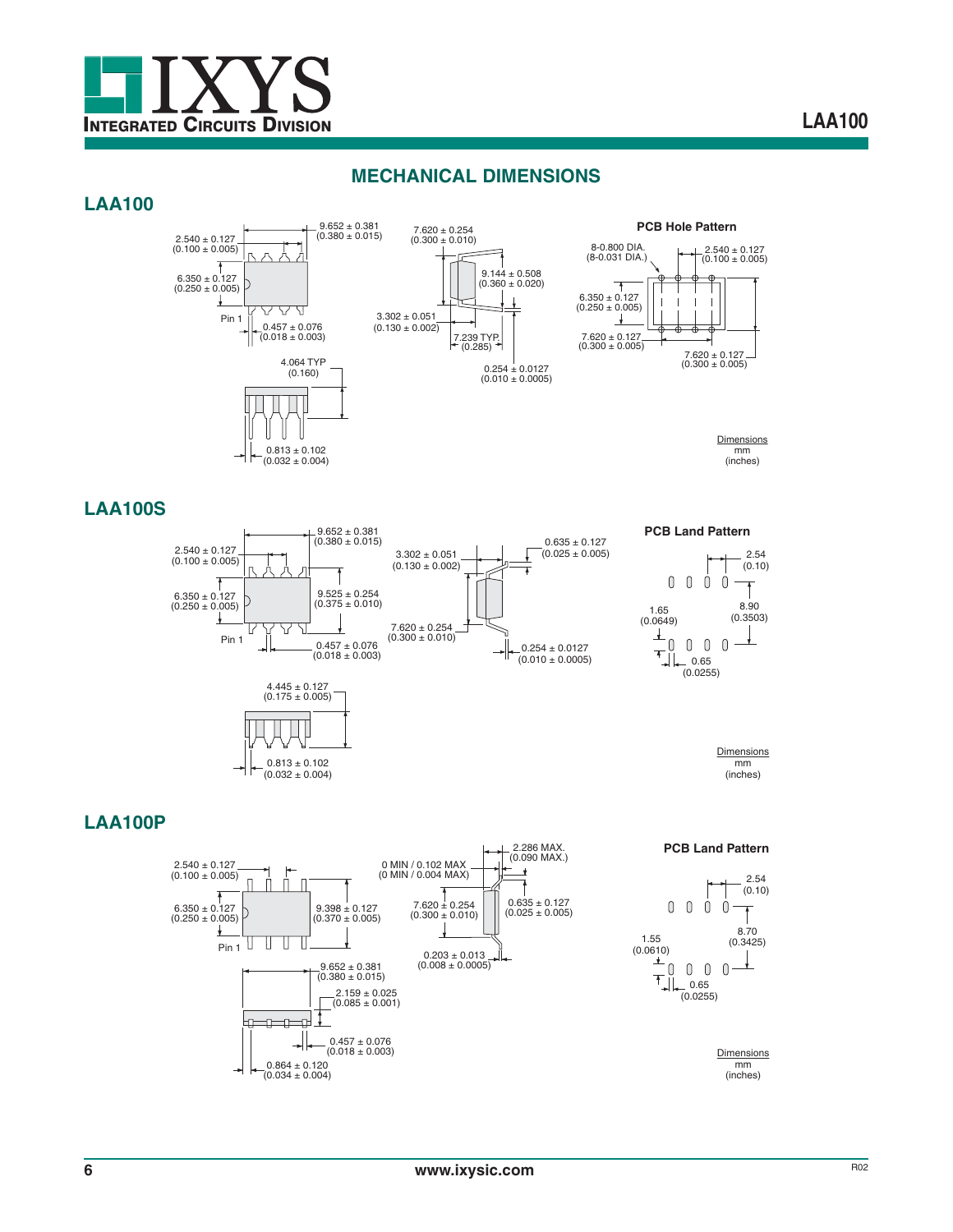

# **LAA100STR Tape & Reel**



## **LAA100PTR Tape & Reel**



#### **For additional information please visit our website at: www.ixysic.com**

IXYS Integrated Circuits Division makes no representations or warranties with respect to the accuracy or completeness of the contents of this publication and reserves the right to make changes to specifications and product descriptions at any time without notice. Neither circuit patent licenses nor indemnity are expressed or implied. Except as set forth in IXYS Integrated<br>Circuits Division's Standard Ter

The products described in this document are not designed, intended, authorized or warranted for use as components in systems intended for surgical implant into the body, or in other<br>applications intended to support or sust property or environmental damage. IXYS Integrated Circuits Division reserves the right to discontinue or make changes to its products at any time without notice.